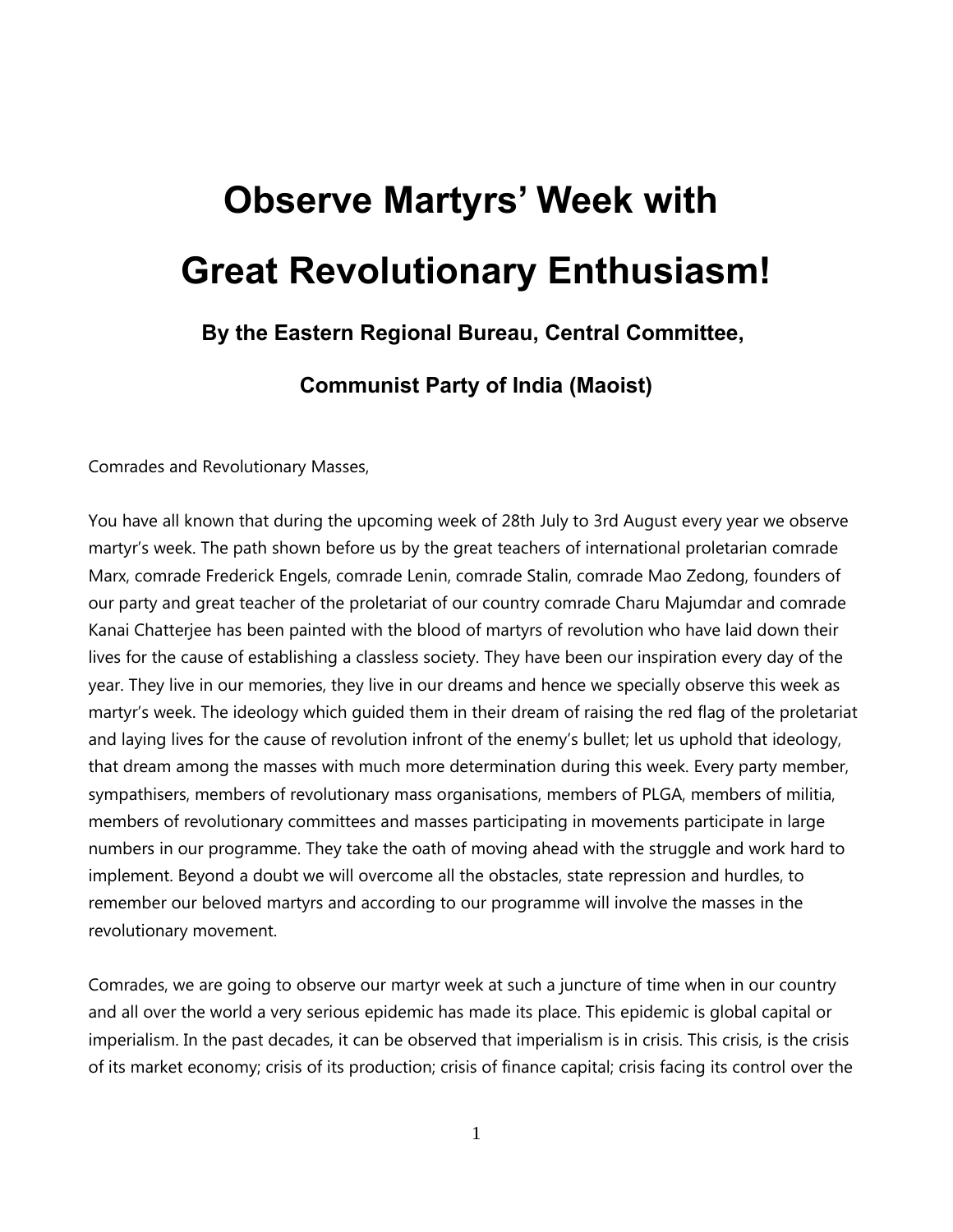world. Even after two World Wars they have failed to overcome the their crisis, on the contrary their crisis has become more serious. The fallout of this crisis is borne by the oppressed and exploited masses of the world. They used cunning tactics to sell the crisis as a model of "development". Whatever, they do is for the sake of "development"! When they speak of "welfare State", then also their main aim is to organise their " market" behind their empty promise of pro people policies. This is an attempt to repress socialism, convert welfare of the people into a commodity and use state power to revive capitalism from its crisis. Thus according to their needs they sell their model of "development". Again when they talk about free economy they completely take a U-turn to their propeople policy and propose a new model. The model of liberalism-privatisation-disinvestment. When again following this path creates crisis (like the sub-prime crisis in America) then again some reforms are made to the old model of development. In this way, we face new forms of crisis of capitalism inspired models. In reality, all these models of development are anti-people. For the sake of "development" they force the masses to destitution. Queues of unemployed youth keep on increasing as for the "sake of development" jobs are lost due to automation. Due to "development" workers lose their jobs, permanent jobs are replaced by temporary contracts. "For the sake of development" they increase the 8 hour work day to 12 hours. This "development model" pushes the farmer to become debt-ridden and die of suicide. "For the sake of development" they prevent the development of selfdetermination and keep intact the caste system so that cheap labour is readily available. Their "model of development" destroys forests, pollutes water and air. The cancer of poverty spread across the globe. Hunger-malnourishment-inequality-unemployment-famine-drought-flood-corruptioncommunalism intoxicates the whole social fabric. They fight like dogs amongst themselves to take control over the market economy. As a result, on one hand global capital in alliance with comprador, reactionary forces is involved in looting our country and on the other has increased its oppressive tactics against the working class. Hence, the contradiction between imperialist countries and oppressed masses of the world, contradiction between labour and capital and contradiction between imperialist nations have intensified. Because of the contradiction between imperialist countries we have witnessed two World Wars. History is a witness to this. But the wars between imperialist forces haven't ended till now. Regional conflicts, border disputes, cold war, "war on terror" – which in reality is the aggression of America in the Middle East, various forms of trade wars and joint military exercises are basically preparation for war. Intelligence agencies of imperialist countries like CIA, FSB, Mossad in order to curb people's resistance have sided with the ruling classes to wage a war against the people. This in reality proves the what comrade Lenin had already mentioned "Imperialism means war". In this contemporary context, we have witnessed the border dispute between India and China, which basically a conflict between Chinese imperialism and ally of US imperialism, India. As a result, ordinary soldiers were killed on both sides. The people's resistance against state oppression, relentless atrocities, inequality is getting intensified every day. From France to Greece; Italy to Spain; Algeria to Chile; Palestine to Syria; demands of Kurdish self-determination to Kashmiri nationalism of the masses;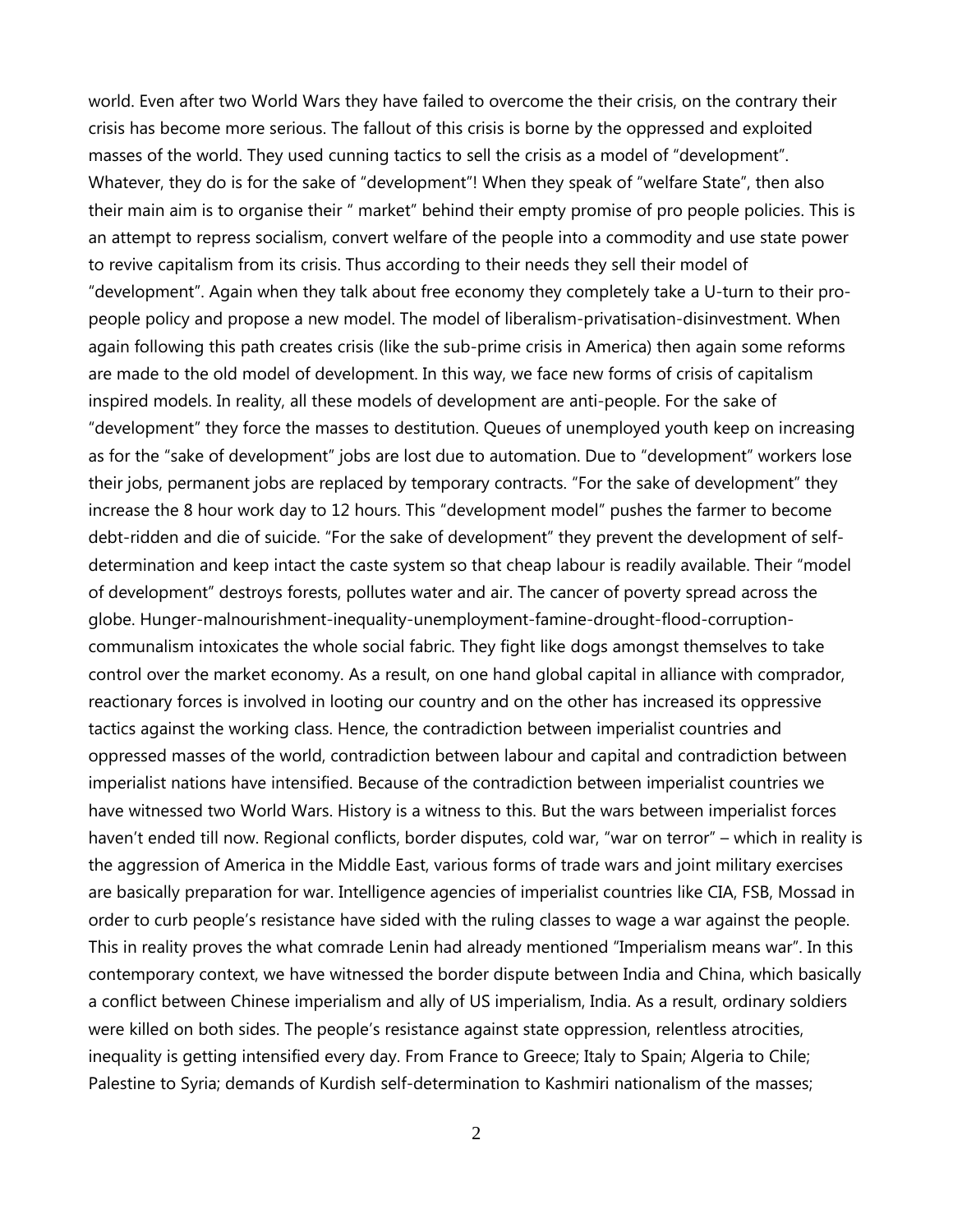Sudan, Iraq, Iran, Afghanistan, Turkey, El Salvador, Peru, Brazil to Nepal-India-Bangladesh and even in Pakistan people are occupying the streets. Even a few days back, communist revolutionaries of different countries like France, Italy and Greece have organised protests during the lockdown. In America, communist revolutionaries have organised large number of people to participate in May Day protests during the lockdown because of Corona. In neighbouring Bangladesh, students came out in the streets to protests. Farmers in Pakistan participated in the historic long march with red flag in their hands. During the corona outbreak in America police brutally killed a black person. Protestors burnt down the police station. Police were attacked. From several news sources it was known that thousands of people gathered outside the White House, the official resident of the President of America. The protests were so intense that the American president had to seek shelter in a bunker. In the city of Seattle, protestors occupied a part of the town ousting the police. Under immense pressure from the protests, the Minneapolis administration brought reforms within the police and decided to hand over the security to the masses. From all over the world masses have shown solidarity with the struggle of the American people. In France the solidarity movement took a violent turn. From the neighbouring country Canada to France, Italy, Germany, England and other European countries solidarity movements have spread. In England, it has become a festival to destroy the statues of reactionary individuals. The movement has spread to Africa and Latin America. While the protests were going on, in Mexico protests broke out as a person was brutally murdered in police custody for not wearing a mask during the corona outbreak. The outburst so intense that protestors set a police officer on fire. On the other hand, due to economic crisis because of the lockdown cause by the corona epidemic protests have erupted in Lebanon, Chile and Equador. The people of Lebanon got into a fight with the police when they tried to loot the central bank. Before the corona epidemic in our country streets and universities were shaken by mass protests. Militant protests broke out specially against the National Register of Citizens (NRC) and Citizenship Amendment Act (CAA) where the masses participated in large numbers. Protests against food and health services have taken place across the country due the enforced lockdown because of corona outbreak. Lakhs of migrant workers without relying on the government for any help, fought against the atrocities of the police to travel hundreds of miles to reach their homes. Militant protests by migrant workers broke out in cities like Mumbai, Surat, Bengaluru, Delhi, Hyderabad, Vishakapattanam for demands food and shelter. Hundreds of students and youth stood by their side during this lockdown. This side of the people's struggle shows the relevance of what the great teacher of the proletariat Mao Zedong has said, "countries want independence, nations want liberation, and the people want revolution."

The corona epidemic again showed how the comprador ruling class is against the working class and favours the rich. Even before the lockdown they spent crores of public money to bring back upper middle class Indians to India by flight. Although, after returning they weren't subjected to any preventive measures. On the other hand, the government were reluctant to provide facilities to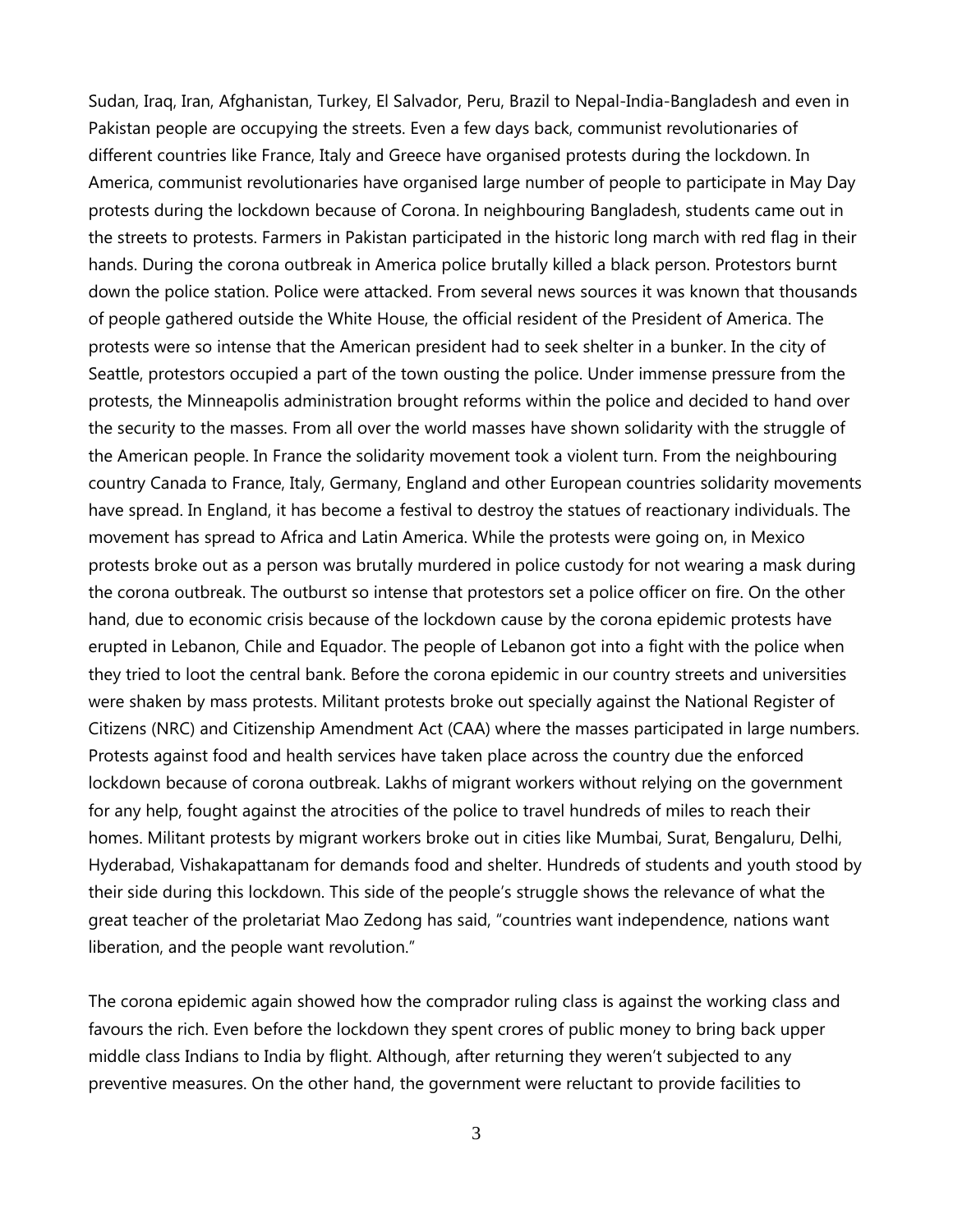migrant workers who were stranded in other states to bring back home. At the start of the lockdown, the government announced that workers will get paid leave but didn't even take a single step when private institutions fired workers from their jobs. When some bureaucrats from the revenue department proposed that the super rich should be taxed more, administrative action was taken against them. But this demand is extremely justified because the net profit of 15 biggest companies in India was 4 lakh 75 thousand crore rupees in 2019. The first 500 companies made a net profit was more than 100 lakh crore. It is to be noted that this net profit is after paying taxes. If the government imposed 25% tax on the net profit then 24 lakh crore can be obtained. This money could have been used to help the poor people to satisfy their hunger. Isolation from corona epidemic would have been successful. But the interests of the corporates are more important to the ruling class than the welfare of the masses. On the contrary, the government is deducting salaries of its employees, squandering away EPF money, have stopped D.A. during this period of inflation and price rise. The government has also started disinvestment in public institutions like railways, BSNL, banks, bima, mines, defence and others in order to sell them to private players. Not only the poverty stricken masses are facing the economic crisis, along with Modi-Shah's fascist offensive the middle has also become a target of attack. In this scenario of corona outbreak every imperialist nation is facing and economic recession. A section of economists believe that this recession will be worse than the recession of 1930's. In the midst of this crisis to deal with the situation the ruling classes have taken repressive measures which is pushing the state towards fascism. Taking advantage of the lockdown the ruling classes has strengthened its position. In India, by invoking disaster management act, the situation has been pushed towards emergency. To escape from the epidemic, the ruling class is actually proposing "social distancing" rather than "physical distancing" as proposed by scientists and researches in order to break solidarity between people. This is been done in a very conscious manner. The corporate sponsored media is following the footsteps of the ruling class and instead of helping the people learn the scientific truth regarding the epidemic, is embarking upon a conspiratorial path to sow the seeds confusion and terror. Most researchers have opined that to counter corona epidemic lockdown is unscientific and the epidemic needs to be tackled socially and increase the immunity of the population. Along with this one, researchers have proposed that certain localities should be identified, the patient and the area should be quarantined in order to tackle the problem. The government should also take the initiative for distribution of essential commodities such as masks, sanitizers, soap, food and other health commodities and maintain the infrastructure.

The corona epidemic has exposed the hollowness and repressive face of capitalism. In the meantime in our country unemployment rose 3 and  $\frac{1}{2}$  times. The economic crisis already took its toll before corona outbreak and now because of the lockdown it is in a major setback. Within the first 5 years of Modi government the promise of "Aache Din" has been exposed. Sometime back NSSO in its report mentioned that the purchasing power the population living in the rural areas has gone down by 8.8%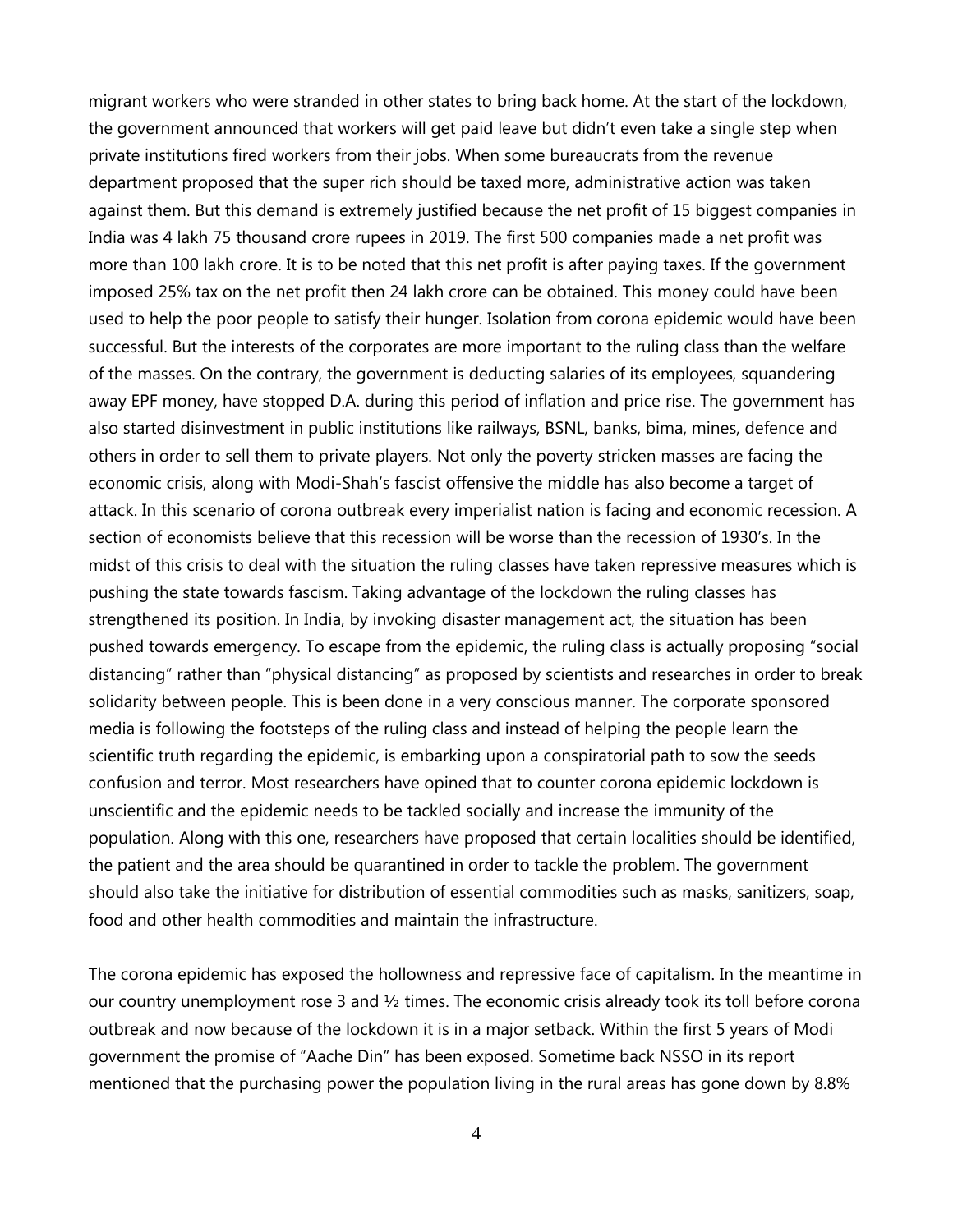from July 2017 to June 2018. After 1972, this is the first time that the purchasing power of the rural population has gone down. Taking into account urban and rural population the purchasing power has dropped by 13%. According to World Inequality Database 9% of the population controlled 58% of the resources in 2017. In 2018 it has increased to 73% and now it has gone upto 76%. On the other side 91% of the population's income has been decreasing. According to Credit Swiss report, the highest inequality India has been achieved during Modi government's rule in the past 80 years. Global World Health Report mentions that India ranks second in terms of inequality between the rich and the poor. 60% of the population owns only 4.8% of the resources. Over 7 lakh factories have closed during the last 5 years. In 1980-81 the wage share of a worker was 28.5% and in 2012-13 it was reduced to 11%. It was then further reduced to 9% (source: ILO, Asia Pacific Working Paper series). In other words 90% of value extracted from labour power is acquired by the capitalist class. This inequality is actually pushing the market economy into a grave recession. Although the Modi government is trying its best to give opportunities for Ambani-Adani to do business with ease many industrialists are shifting their base from India. The slogan of "one country one tax" was raised in order to impose GST which resulted in total destruction of small and medium enterprises and also industries moved away from investing in India. This "tax terror" forced the owner of Café Coffee Day to die of suicide. On the other hand, taking advantage of the lockdown Ambani has been able to increase his own assets. Thus if the economic scenario is such it is obvious that to maintain such a structure the aggression of the ruling class will be inevitable and will push itself towards fascism. When Manmohan-Chidambaram embarked upon economic liberalisation policy the Indian state was slowly becoming more and more fascist. The curb mass movements they set an example of unprecedented terror. As a result their government turned extremely corrupt. Then came Modi's avatar. Coming to power the Modi Government started beating the drums of "Acche Din" with war cry of "Na Khaunga na Khane Dunga" (neither will I indulge in corruption nor allow anyone else". But he did just the opposite. The Indian political scenario became dominated by extreme reactionary, murderer lumpens. Immediately they started passing draconian laws to curb voices of dissent. They even used CBI against parliamentary opponents and put them behind bars to take everything under their control. Whatever was remaining of the federal structure was completely shattered and regional governments just became puppets without any actual power. In accordance with this they started spreading communal tension by waging a campaigns like gharwapsi, love jihad, cow protection and other Brahmanical policies in order to destroy the fabric communal peace. The victims of their attacks were Dalits, minority Muslim communities, Adivasis and women. Also rationalists democratic and open-minded individuals were targeted. On one hand rationalists like Narendra Achyut Dabholkar, Govind Pansare, Gauri Lankesh were murdered and on the other democratic intellectuals like Varavara Rao, Sudha Bharadwaj, Anand Teltumbde and others were tagged as "Urban Naxals" and put behind bars under the draconian act UAPA. During the lockdown the government used the corona epidemic as a cover to arrest activists who played a major role in the ongoing movement against NRC-CAA-NPR. In our areas of resistance they modified Chidambaram's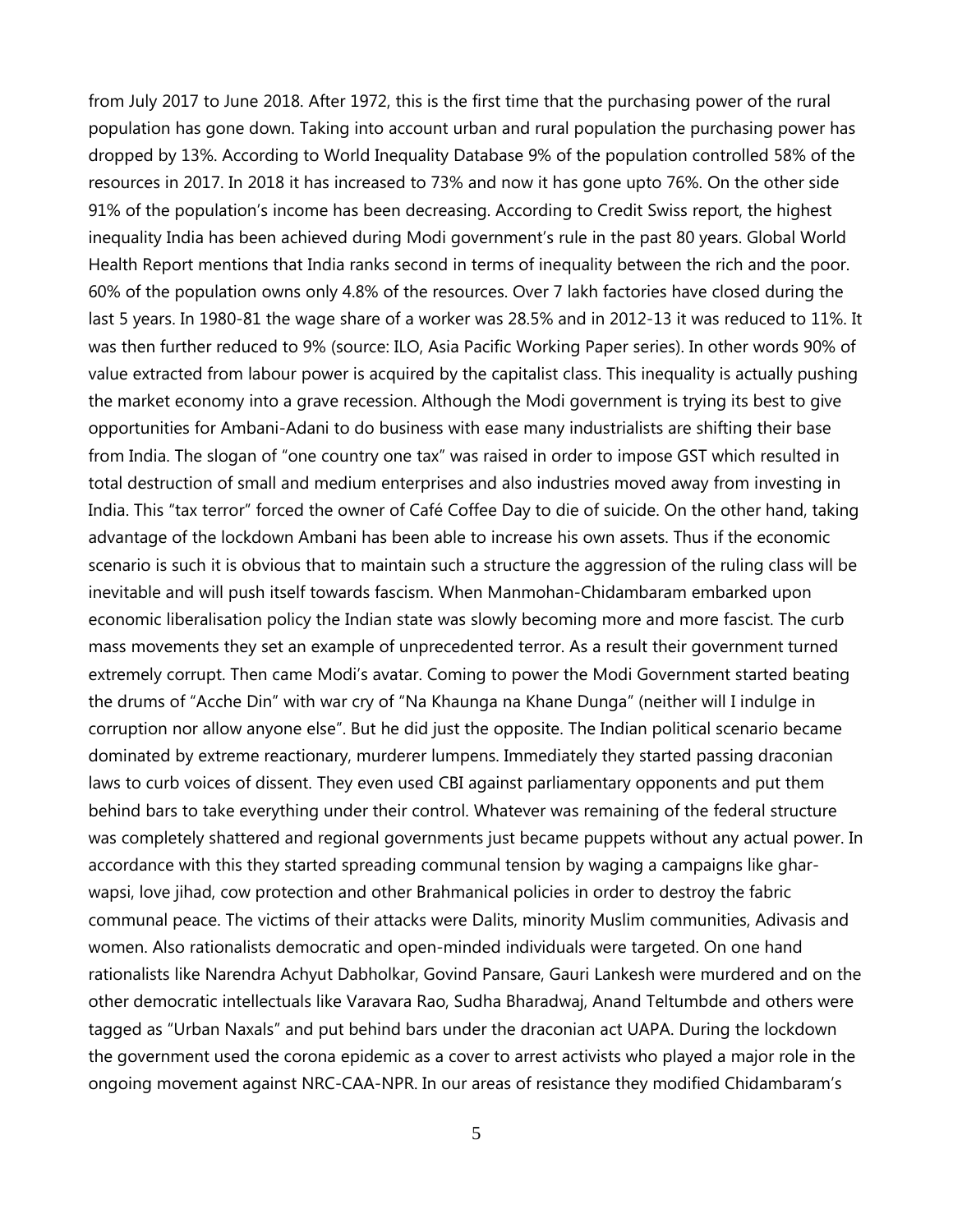model of "Operation Green Hunt" to launch their offensive in a much brutal way by using the codename "Mission Samadhan". We have continued our struggle by consolidating the masses politically, organisationally and ideologically along with our military programme.

Modi government and Sangh Parivar was able to polarise a section of the population using Goebbelsian tactics of hate and division. They didn't stop at only killing rationalists with scientific temper, they continued their quest of destruction of scientific ideas and opinions. They started spreading unscientific ideas among the people. Weird pseudoscientific claims such as "Pegasus was actually an aeroplane during the Vedic age invented by sage Bharadwaj", "The deity Ganesh having the head of an elephant proves that there was plastic surgery in ancient India", "Kunti's son Karna proves the fact that in ancient India there were means of obtaining a test tube baby", "Quantum mechanics was mentioned in the Vedas", "Cows inhale carbon- dioxide and exhale oxygen which increases the amount of oxygen in the environment", "Cow urine can cure corona and other diseases", "Cow urine contains gold", "During the age of Mahabharat there was internet, or else how did Sanjay gave Dhritarashtra detailed account of the battle" etc. were spread and even in international science congress such papers were presented which were extremely humiliating for the Indian science community worldwide. With the help of their IT Cell they spread Islamophobia and were able to create confusion amongst a large section of the population to a certain extent. Along with spreading communal hatred, they started creating tension between inhabitants of the North-East and Bengalis. They also created hatred and division among Adivasis and non-Adivasis specially in the Mahato community, Christian and non-Christian Adivasis, between two oppressed nationalities. After creating such disunity and division among the people the lockdown gave the ruling class a perfect opportunity to maintain "social distancing". They took the advantage to promote their propaganda that "Muslims are responsible for corona" and put the blame on the minority community. Just like one cannot prevent the sun rays by using his hands, lies and rumours can prevent the truth from emerging. Thus during this epidemic Modi government's highly regressive role has been exposed. The masses also have responded by taking to the streets in large numbers.

Friends, at the end of the 19th century with the fall of socialist red China the aggression of imperialist forces have increased tremendously. Imperialist finance capital according to its own laws has fallen into a grave crisis. Comrade Lenin has already taught us that this crisis is a permanent one. The source of this crisis remains in its over production, failure of market economy, importing capital, controlling the market. It is impossible for capitalism to overcome this situation. On the contrary, aggression, war and destruction is their constant companion. Its crisis has deepened so much that it cannot even pretend to be pro people. Along with this, there is not a single socialist country or in other words country under the rule of the proletariat, hence there is no necessity of being sympathetic towards the working class. Thus the mask has fallen off and revealed the true nature of imperialism has been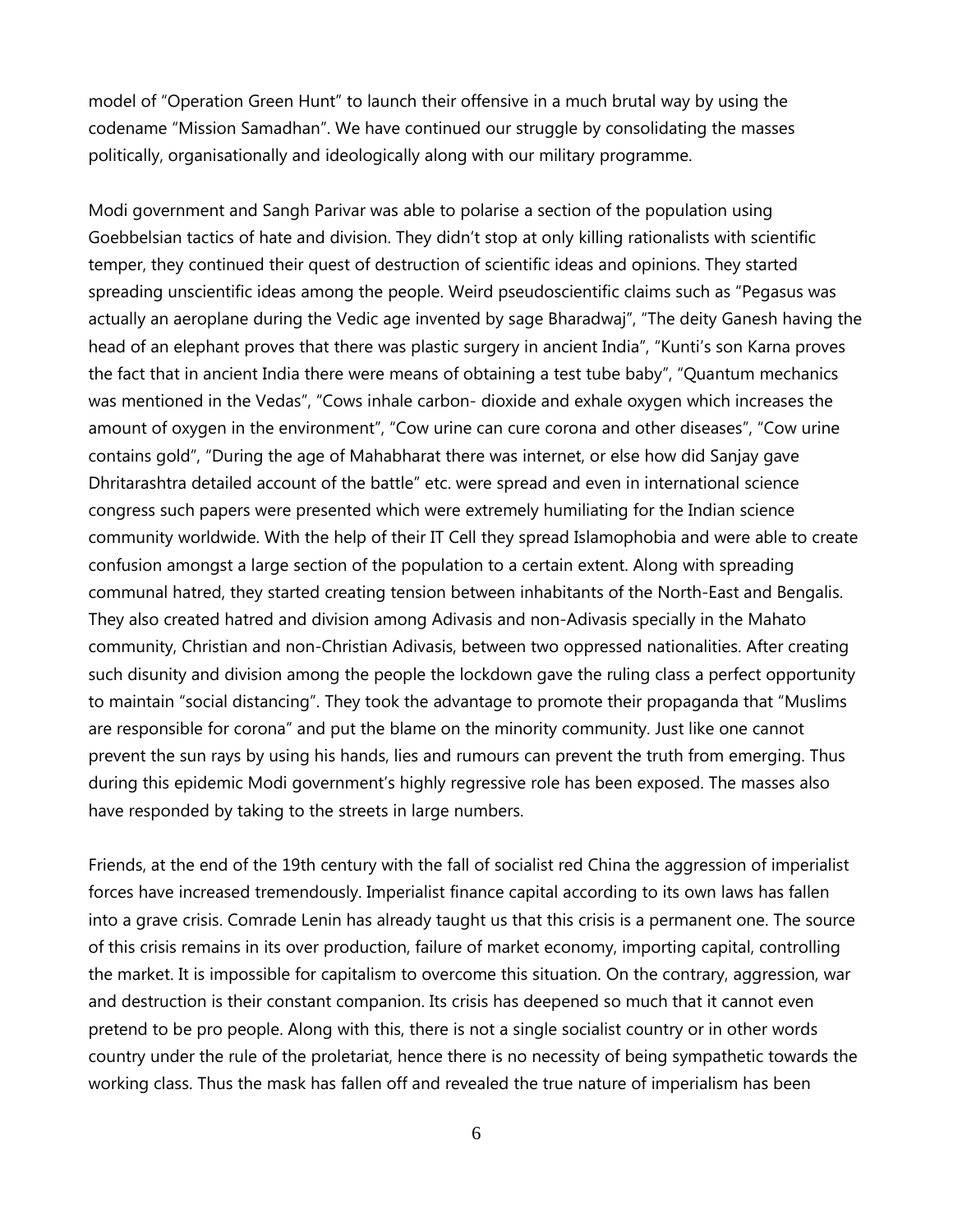exposed. The rights earned by the working class through various struggles has been facing major setbacks. The capitalist camp has been delighted seeing the temporary failure of socialism and declared that "Socialism is an outdated ideology". But inspite of this, seeing the crisis of capitalism the masses have again started equipping themselves with the idea of socialism and Marxism. The temporary setback of socialism has definitely created a confusion amongst the masses. The emphasis on specialised branches of science rather than fundamental science to get a proper overview and promoting technology for the purpose of profit has created an hurdle in understanding the current global situation in a proper perspective. Taking this opportunity capitalists and their sponsored intellectuals have been promoting the idea of free market economy, by uprooting any hurdle in the way of capital. They have allied themselves with agents like Manmohan-Chidambaram-Amit Shah to dominate regions in Asia-Africa-Latin America economically by investing their capital to loot the resources and also convert public institutions into profitable entities. The obvious outcome of this is mass unrests across the world and implementation of fascist offensive as a reaction. The fascist nature of the state is totally reliant on free market economy. On these grounds, liberal and neo-liberal economic models are gaining influence building the opinion that "there is no alternative to capitalism" "we have reached the end stage of history" "we have reached the end stage of science", "the human face of globalisation". Politically these neo-liberal ideas support fascism. These ideas on one hand strengthens fascism and on the other tries to create confusion within the revolutionary movement. In this contemporary neo fascist era their ideological foundation is based on post-structuralism, postmodernism, post-truth ideas etc. Which is basically metaphysical and agnostic in nature which doesn't recognise the objective truth. If we look at truth from an idealist perspective then we will see that truth is absolute. Since the dynamics of a material change constantly hence it would appear that there is no truth, but this conclusion is reached by assuming that truth is absolute. But if we take into account the dynamical nature of matter then according to Lenin's definition "Matter is a philosophical category denoting the objective reality which is given to man by his sensations, and which is copied, photographed and reflected by our sensations, while existing independently of them. " That means reality has an existence beyond our consciousness. In other words, it is non-existent or doesn't exist beyond our senses, is simply not true.. Comrade Lenin also mentioned, "There is nothing in the world but matter in motion, and matter in motion cannot move otherwise than in space and time. " Then what have become of the truth? To look at matter with respect to space and time in a dialectical way defined "truth" in new light. The idealists used to see truth as non-existent or as something absolute or in a metaphysical way. These two viewpoints were rejected by dialectical materialist approach. First of all, dialectical materialism established the objective truth of matter and on the other hand rejecting the concept of absolute truth showed that truth is also relative and depends of space and time. If we look at our society we will see that it is class divided. The society is composed of different classes and hence class struggle exists. If we see this from the perspective of space and time then we will realise that this wasn't the reality in the premitive communist societies when class division didn't exist. In this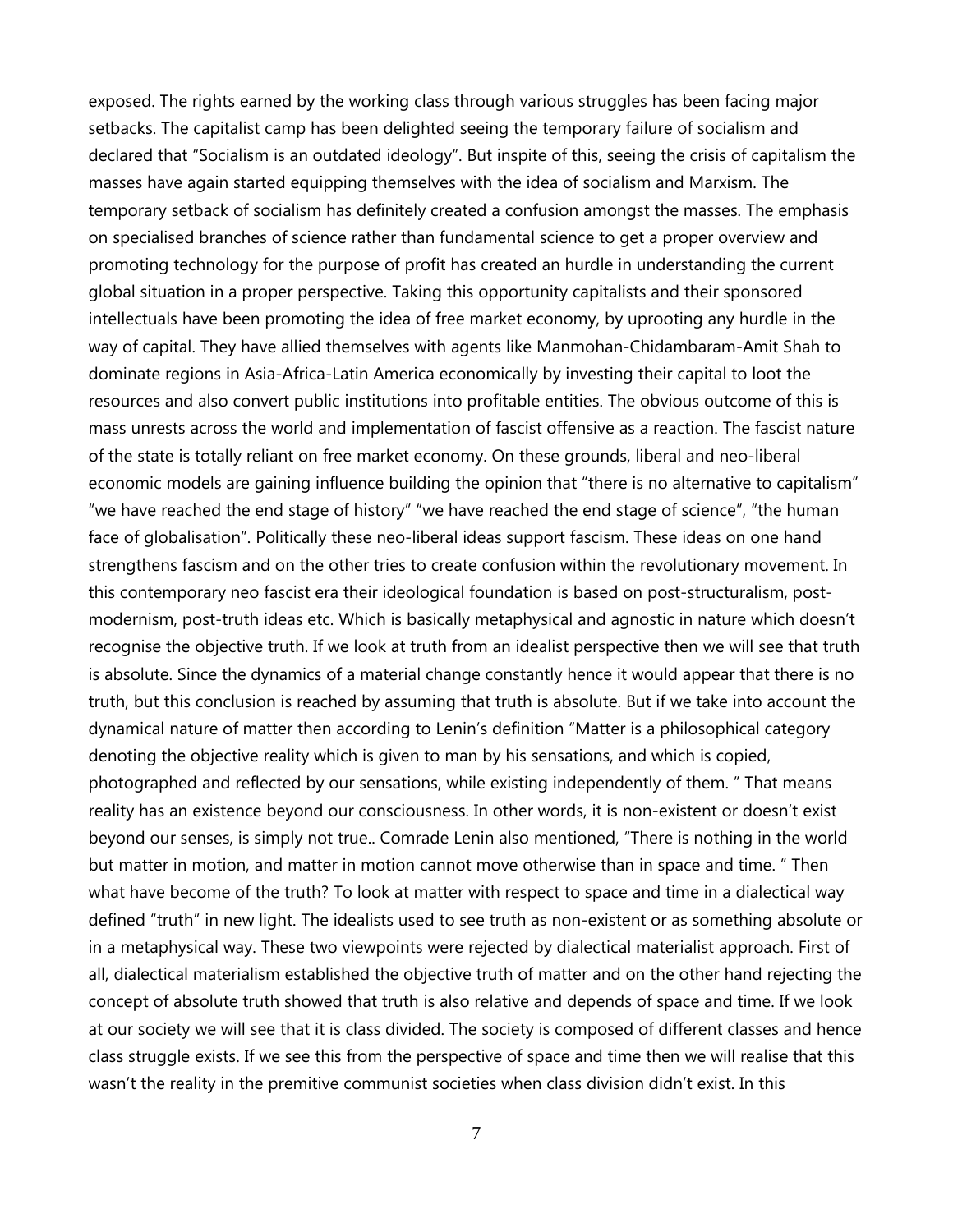perspective Engels there is some objective truth. He mentions Napoleon's death and says although it happened in the past it is true. We also know that unity of opposites are the very nature of matter – this is also an objective truth. Lenin accepted the concept of absolute truth but not in an idealist point of view. Lenin showed that the truth depends on space and time and is relative but truth also exists beyond our interpretation. This is how Lenin drew a line between the idealist interpretation of truth and the dialectical understanding of truth. In other words Lenin showed that a truth can be relative as well as absolute. Many individuals might be in a confused state thinking when the truth can be called relative and when can it be called absolute. According to Leninism we should realise that truth is not absolute and the absolute truth is not absolute forever. We are mentioning it as absolute because it exists irrespective of the interpretation of an individual. Its existence does not depend on whether we know it or not. In that sense it is absolute, and also because it is dynamical it is also relative. In this perspective, Lenin reminded Machines what Engels told regarding Boyle's law," Here follows the example of Boyle's law (the volume of a gas is inversely proportional to its pressure). The "grain of truth" contained in this law is only absolute truth within certain limits." This is the Marxist viewpoint regarding truth (relative and absolute). This is where we differ from post modernists, ideologically. They don't accept truth at all. Thus they are just the new form of old agnostics. They don't accept the objective reality of anything, according to them the rulers, the powerful and dominant entities (they do not accept the concept of classes) select the discourse with our own "language" and "structure" and we merely interpret them in that manner. To them there is no existence of matter, but only the existence of "narrative". Science is not a tool to understand matter and the world, science is just a part of the "grand narrative" of the dominant entities. They have a similar understanding of Marxism too. Implementing the dictatorship of the proletariat by waging class struggle and establishing exploitation free classless society is just a "grand narration" or a "master discourse" according to them. They believe that classless society cannot be established and hence one needs to take small initiatives to help expand the boundaries of democratic rights. They are just limited to this. As a result anarchist forms of struggle dominated their understanding – wage struggle but never build an organisation. But even to execute small tasks there is a need of an organisation. Then they came up with an opinion of a different form of organisation, which might sound to be a new concept but in reality is not different from the debate between Marx-Engels and anarchists before Paris commune. It is just an old wine in a new bottle. They completely rejected the pyramidal structure of the organisation, developing committees from higher up to lower levels, democratic centralism, taking decisions in a taking opinions in a united way, etc. In one word, they embraced neo-metaphysical ideas of individualism, consumerism and a type of nihilism. In the organisational structure they embraced anarchism. Basically, with neo-liberalism there emerged post modern ideas, similarly on organisational level neoanarchism took hold. In the fields of art-literature-drama Ford foundation, Rockefellar foundation along with CIA funded lakhs of NGO's which in turn funded many writes, artists and intellectuals worldwide. The art-literature that developed due to workers movements, proletarian revolution,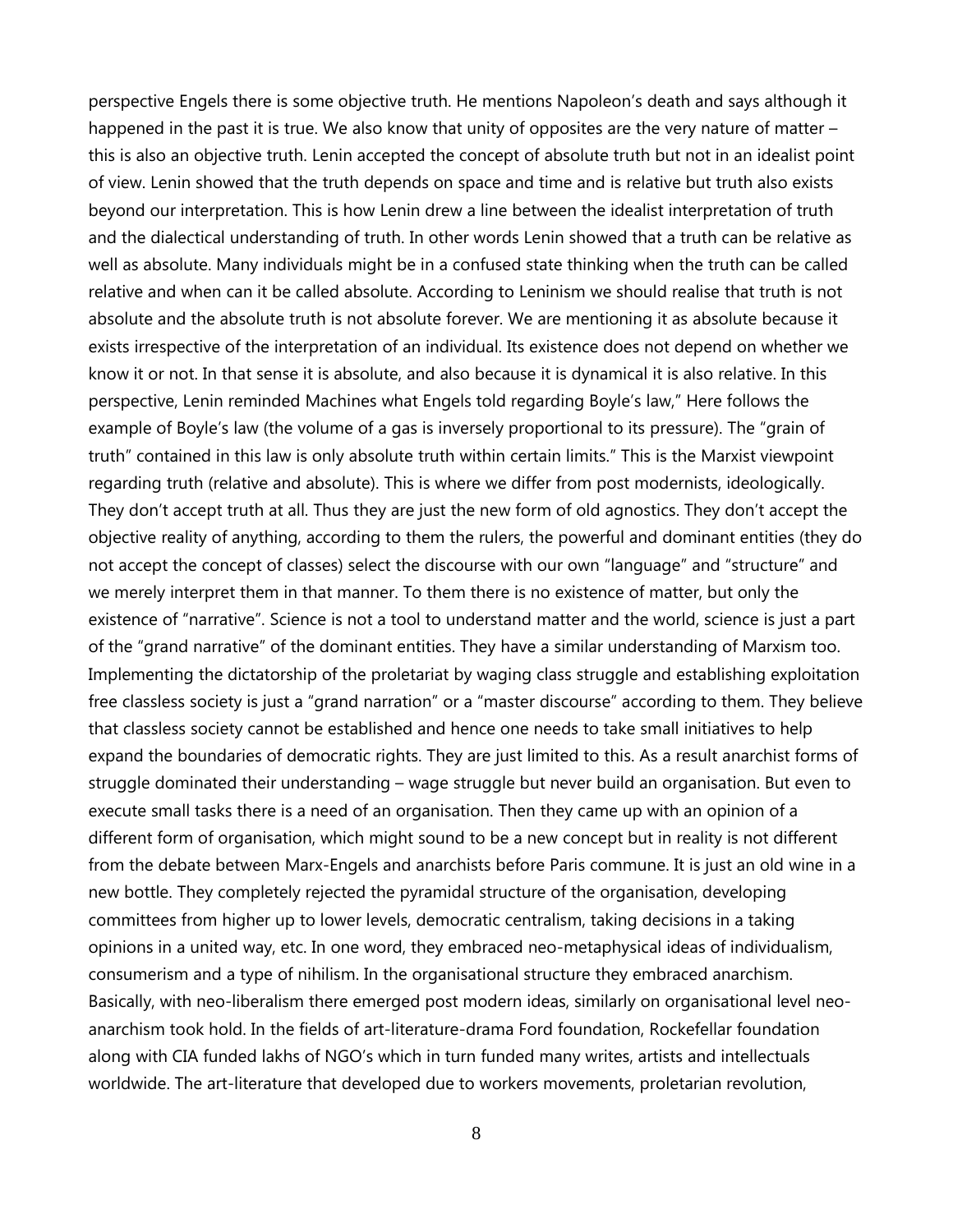initiatives taken by socialist countries represented socio-economic crisis and the struggle to achieve emancipation. In one word, this kind of art-literature laid emphasis to society as a whole rather than giving importance to an individual without taking into account the socio-economic problems. On the other hand, funded NGO's of the imperialist countries gave much more importance to art form and individual cravings. It promoted individualism and the idea that collective struggle is meaningless. This dominated the entire art-literature domain. With this, internet and social media also played a part in promoting consumerism and individualism culturally. The bourgeois concept of "private property" gives the ultimate importance to individual freedom and similarly the economic base of neo-liberalism is promoted by post modernists in a neo anarchist form which is in return strengthening fascism. The movements related women-rights, racism, casteism, communalism are all related to class outlook and class struggle but postmodernists have rejected such a scientific approach and tried to separate this movements from class perspective and working class movements. Hence, they weaken both the movements as a whole. Thus imperialism operates in this way to curb wokers movements worldwide by supporting such ideologies. This has also an influential effect on our party. Specially in students' movements, women's movement, rights movement, workers' movement and other intellectual fronts are suffering from this problem. As a result in our movement it can be noticed that individualism, patriarchy and consumerist tendencies have gained influence. Along with this Low Intensity Conflict by the enemy is being conducted on a psychological level. These problems are helping the enemy to wage a psychological warfare indirectly. Self-centric attitude, extreme individualism, not obeying opinion of the majority, opening a different organisation without resolving debate, not giving importance to democratic centralism – is an effect of post modernist trends directly and indirectly which is making our organisation weaker internally. Obviously this is also weakening the movements. It can be observed that even within our party members post modernist trends are overwhelming noticeable in their political writings, speeches etc. in a major way which they are not even conscious about. In their own practice also it is taking an effect. This can only be countered by an in-depth understanding of Marxism-Leninism-Maoism, practicing democratic centralism, bolshevisation of the party and serving peasant revolution through Protracted People's War.

Friends, we know that after the death of Comrade Mao Zedong, the revisionist cliché of Deng Xiaoping captured power and oppressed the revolutionaries. These capitalist inroaders slowly turned socialist China towards market economy. Thus, there was not a single socialist country in the world to exist. But from 1970s to mid 1980s till the Soviet Union didn't break apart there were two competing imperialist powers. One was American imperialism and another was social imperialist Soviet Union. Between these two countries there was Cold War. In the late 80s after the fall of Soviet Union the world was only dominated by one imperialist force. Crisis-ridden American imperialists imposed their power all over the world for a certain amount time. But at this point its dominance is reducing by the day. On one hand one can observe the decay of powerful America in its international relations with European Union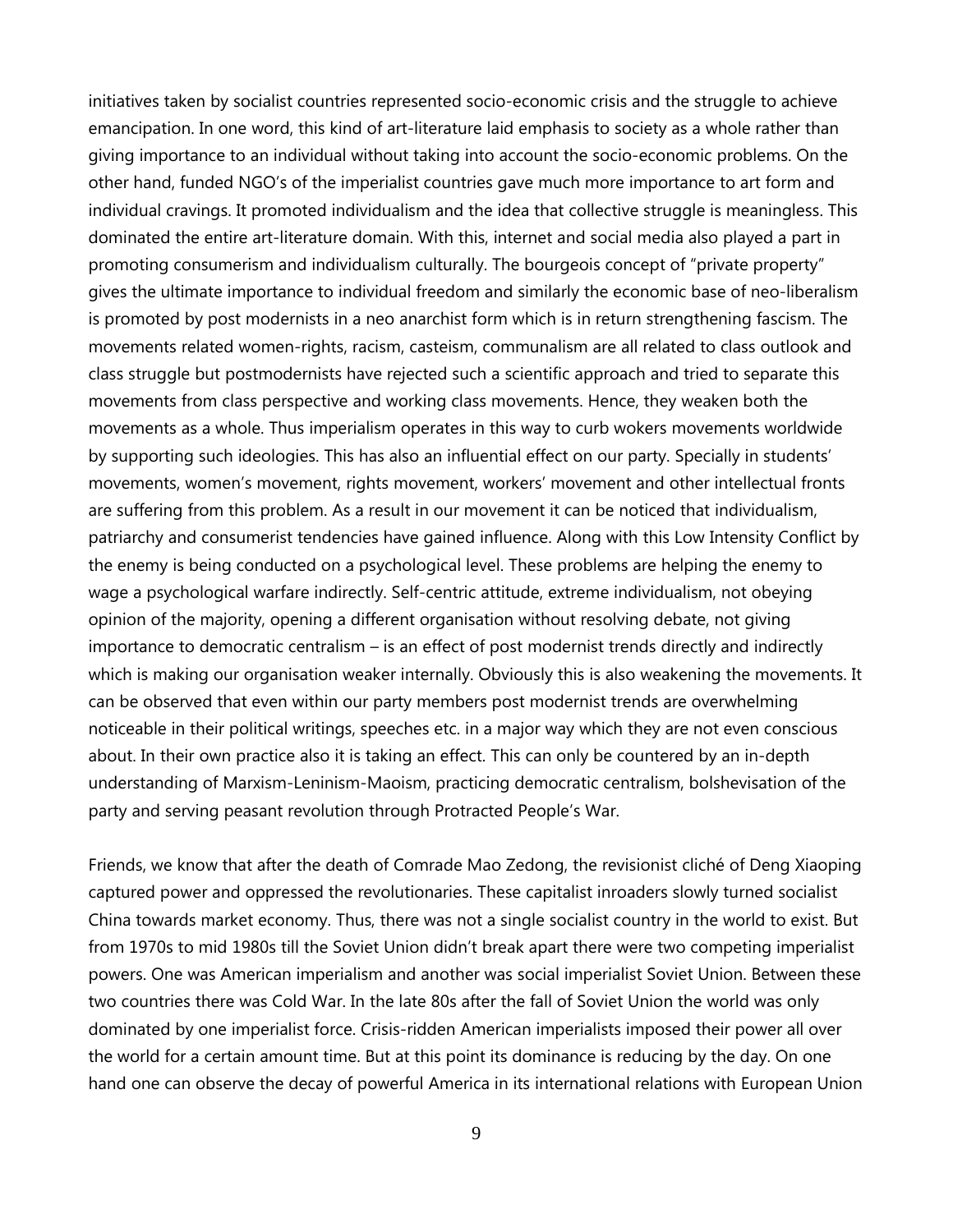and other countries and on the other hand one can see the rise of Chinese social imperialist power. Thus again we are facing the threat of another Cold War. The corona epidemic has thrown the world into a very weird situation where the contradiction between imperialist powers have intensified and also numerous possibilities of revolutionary situation have cropped up. It is also true that communist movement worldwide is subjectively weak. The enemy has learnt from Russian revolution, Chinese revolution, liberation wars of Indo-China on how to curb revolutionary situation. The Protracted People's War followed by our party has been the target of the ruling classes of our country, through their LIC policy. They have chalked out tactics to counter the party militarily and also waging a psychological warfare to weaken the subjective force of the party. They are exploiting many nonproletarian trends and deviations of the party workers to break our organisation. Some comrades are falling into their trap too. To defeat this attack the leadership of our Central Committee has taken the programme of Bolshevisation. Today if we observe the world socialist movement then we will understand that there is no socialist country. As a result we are facing similar conditions previous to the Russian revolution. To help the revolution in our country the international working class is of course by our side but there is a not single socialist country to help us. We have learnt from history that there cannot be an exact repetition of the same event again. Before Russian revolution the communist revolutionaries in the Soviet had the experience of Paris Commune. We can learn from Paris Commune, socialist revolution in Russia, New Democratic Revolution in China to socialist revolution, Indo-China liberation wars, Great Proletarian Cultural Revolution, war against fascism led by Comrade Stalin and the great struggle of workers and peasants under the banner of Naxalbari etc. which can enrich our experience. The objective reality of socialist revolution due to the material conditions and the decaying dominance of imperialist nations along with the struggle of the masses from the oppressed nation has provided an excellent opportunity. If we notice we will see that for the last 53 years from Naxalbari uprising armed resistance hasn't stopped even for a single day. The reactionary ruling classes of this country has identified the communist revolutionaries as the "major threat to internal security". Inspite of this repression our revolutionary struggle is spreading. For the progress of this revolution many comrades have laid down their lives. Apart from our struggle self determination movements elsewhere in India have been waging an armed resistance against the state. Specially in Kashmir and North-East the national liberation movements are waging an armed struggle. During this Modi-Shah rule Dalits and minority communities along with democratic masses are participating in movements. The lockdown will deepen the economic crisis even more and as a result worker peasant movement will further develop, which will in turn enhance the Protracted People's War. In this perspective the ninth Congress of the Party (First Congress) has presented before us some tasks. To develop guerilla warfare to Protracted People's War with the perspective of building PLA, to transform guerilla zones to base areas, transform the PLGA to PLA. The situation to fulfil these 3 tasks is much more possible now. Let us take advantage of this situation and develop peasant revolution to